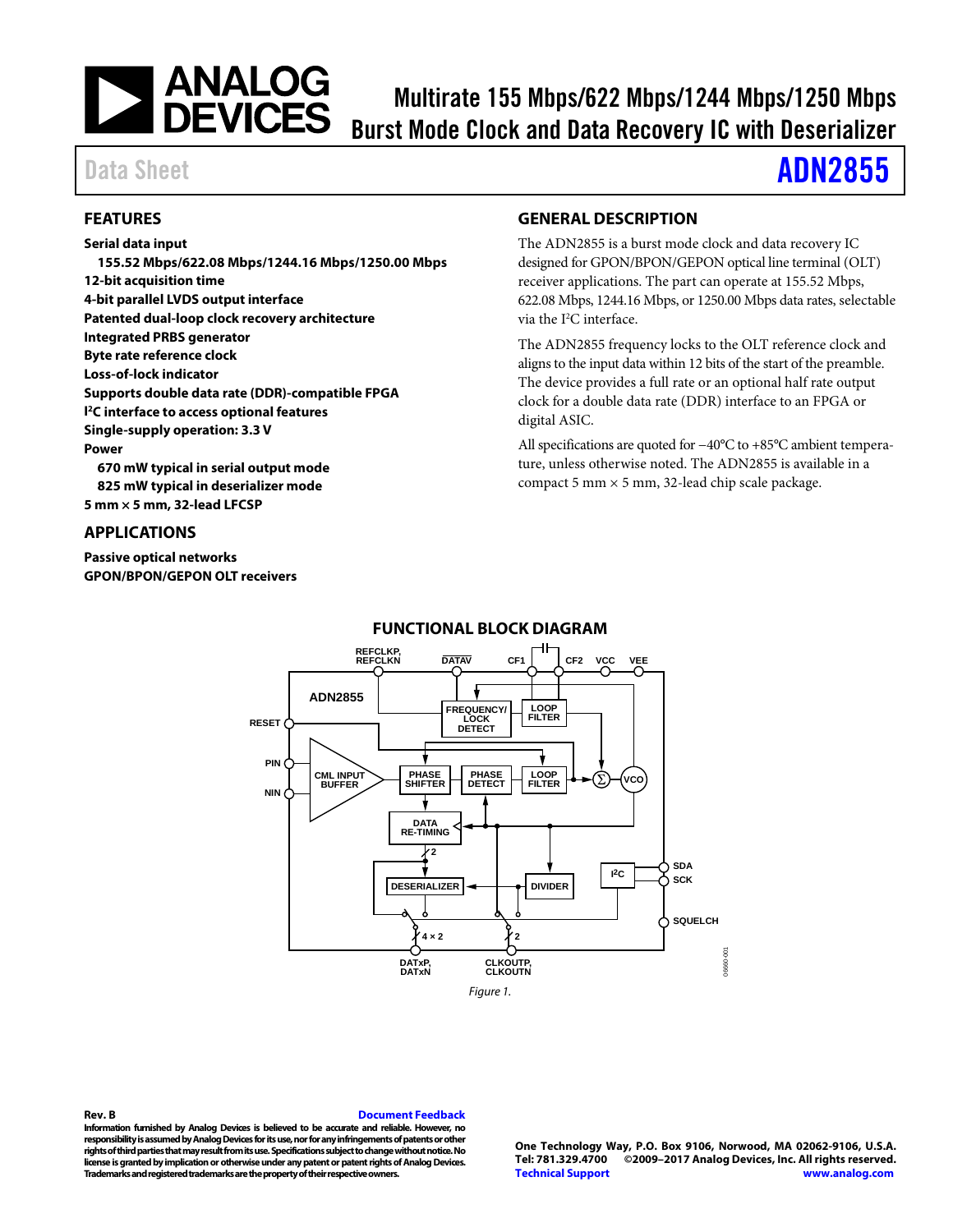# **TABLE OF CONTENTS**

| Pin Configuration and Function Descriptions 8 |
|-----------------------------------------------|

# <span id="page-1-0"></span>**REVISION HISTORY**

#### 2/2013-Rev. 0 to Rev. A

### 1/2009-Revision 0: Initial Version

| I <sup>2</sup> C Interface Timing and Internal Register Description9 |  |
|----------------------------------------------------------------------|--|
|                                                                      |  |
|                                                                      |  |
|                                                                      |  |
|                                                                      |  |
|                                                                      |  |
|                                                                      |  |
|                                                                      |  |
|                                                                      |  |
|                                                                      |  |
|                                                                      |  |
|                                                                      |  |
|                                                                      |  |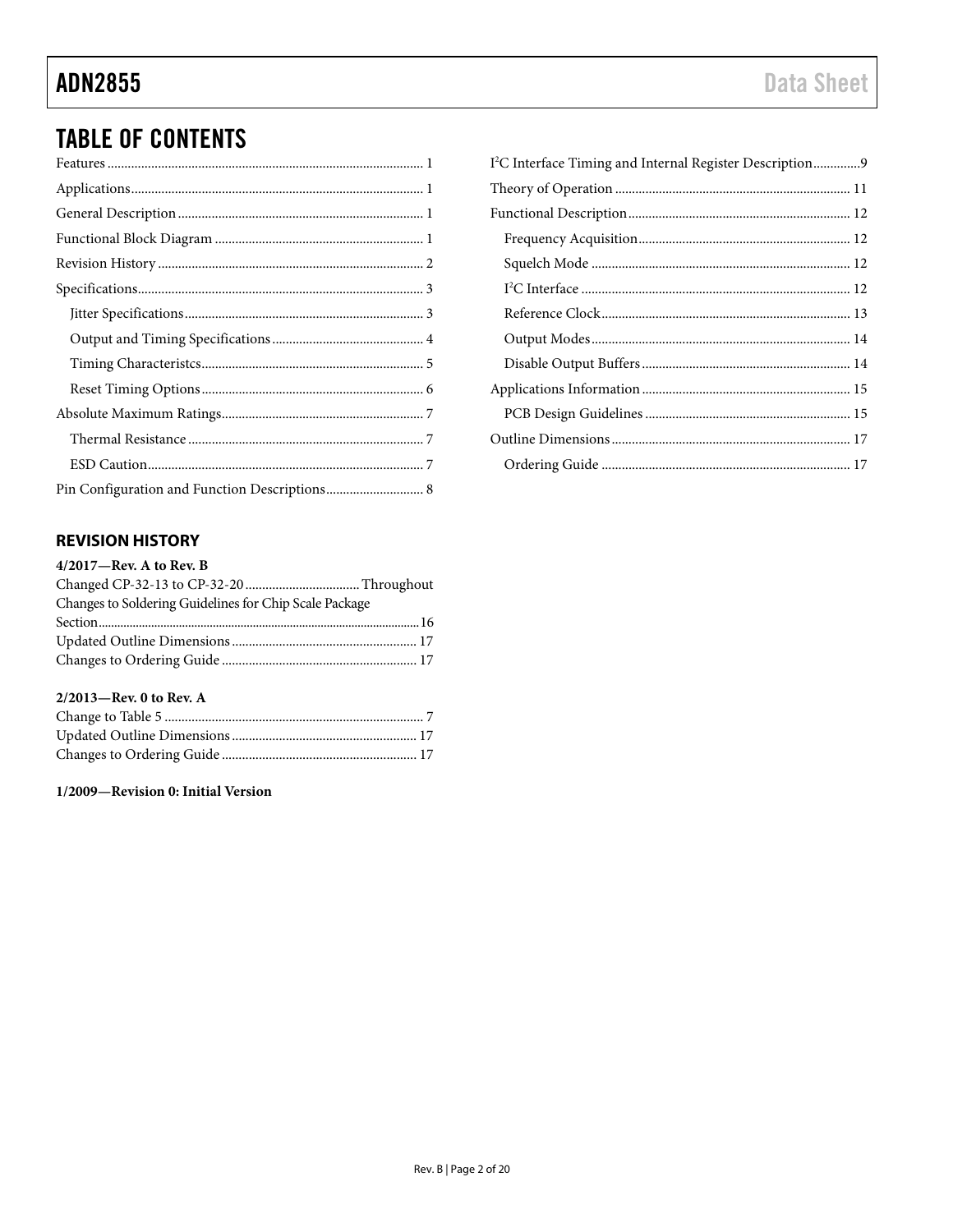# <span id="page-2-0"></span>SPECIFICATIONS

 $T_A = T_{MIN}$  to  $T_{MAX}$ , VCC =  $V_{MIN}$  to  $V_{MAX}$ , VEE = 0 V, C<sub>F</sub> = 0.47 µF, input data pattern: PRBS 2<sup>23</sup> – 1, unless otherwise noted.

#### **Table 1.**

| <b>Parameter</b>                          | <b>Conditions</b>        | Min         | <b>Typ</b> | Max         | <b>Unit</b> |
|-------------------------------------------|--------------------------|-------------|------------|-------------|-------------|
| INPUT BUFFER-DC CHARACTERISTICS           |                          |             |            |             |             |
| Input Voltage Range                       | @ PIN or NIN, dc-coupled | $VCC - 0.6$ |            | $VCC - 0.1$ | v           |
| Peak-to-Peak Differential Input           | $PIN - NIN$              | 0.2         |            | 1.2         | ٧           |
|                                           |                          |             |            |             |             |
| ACQUISITION TIME (BDR Mode <sup>1</sup> ) |                          |             |            |             |             |
| Lock to Preamble Data                     | 1250.00 Mbps             |             | 12         |             | <b>Bits</b> |
|                                           | 1244.16 Mbps             |             | 12         |             | <b>Bits</b> |
|                                           | 622.08 Mbps              |             | 12         |             | <b>Bits</b> |
|                                           | 155.52 Mbps              |             | 6          |             | <b>Bits</b> |
| POWER SUPPLY VOLTAGE                      |                          | 3.0         | 3.3        | 3.6         | v           |
| POWER SUPPLY CURRENT                      | Serial output mode       |             | 204        |             | mA          |
|                                           | Deserializer mode        |             | 250        |             | mA          |
| OPERATING TEMPERATURE RANGE               |                          | $-40$       |            | $+85$       | °C          |

<sup>1</sup> BDR mode = burst clock and data recovery mode, whereas CDR = continuous clock and data recovery mode.

## <span id="page-2-1"></span>**JITTER SPECIFICATIONS**

 $T_A = T_{MIN}$  to  $T_{MAX}$ , VCC =  $V_{MIN}$  to  $V_{MAX}$ , VEE = 0 V, C<sub>F</sub> = 0.47 µF, input data pattern: PRBS  $2^{23} - 1$ , unless otherwise noted.

#### **Table 2.**

| Parameter                         | <b>Conditions</b>               | Min | <b>Typ</b> | Max | Unit   |
|-----------------------------------|---------------------------------|-----|------------|-----|--------|
| PHASE-LOCKED LOOP CHARACTERISTICS |                                 |     |            |     |        |
| Jitter Tolerance                  | 1250.00 Mbps, $2^{23}$ – 1 PRBS |     |            |     |        |
|                                   | 50 kHz                          | 3.0 |            |     | Ul p-p |
|                                   | 500 kHz                         | 1.0 |            |     | Ul p-p |
|                                   | 10 MHz                          | 0.5 |            |     | Ul p-p |
|                                   | 1244.16 Mbps, $2^{23}$ – 1 PRBS |     |            |     |        |
|                                   | 50 kHz                          | 3.0 |            |     | Ul p-p |
|                                   | 500 kHz                         | 1.0 |            |     | Ul p-p |
|                                   | 10 MHz                          | 0.5 |            |     | Ul p-p |
|                                   | 622.08 Mbps, $2^{23}$ – 1 PRBS  |     |            |     |        |
|                                   | 25 kHz                          | 2.5 |            |     | Ul p-p |
|                                   | 250 kHz                         | 1.0 |            |     | Ul p-p |
|                                   | 155.52 Mbps, $2^{23}$ – 1 PRBS  |     |            |     |        |
|                                   | 6.5 kHz                         | 3.5 |            |     | Ul p-p |
|                                   | 65 kHz                          | 1.0 |            |     | Ul p-p |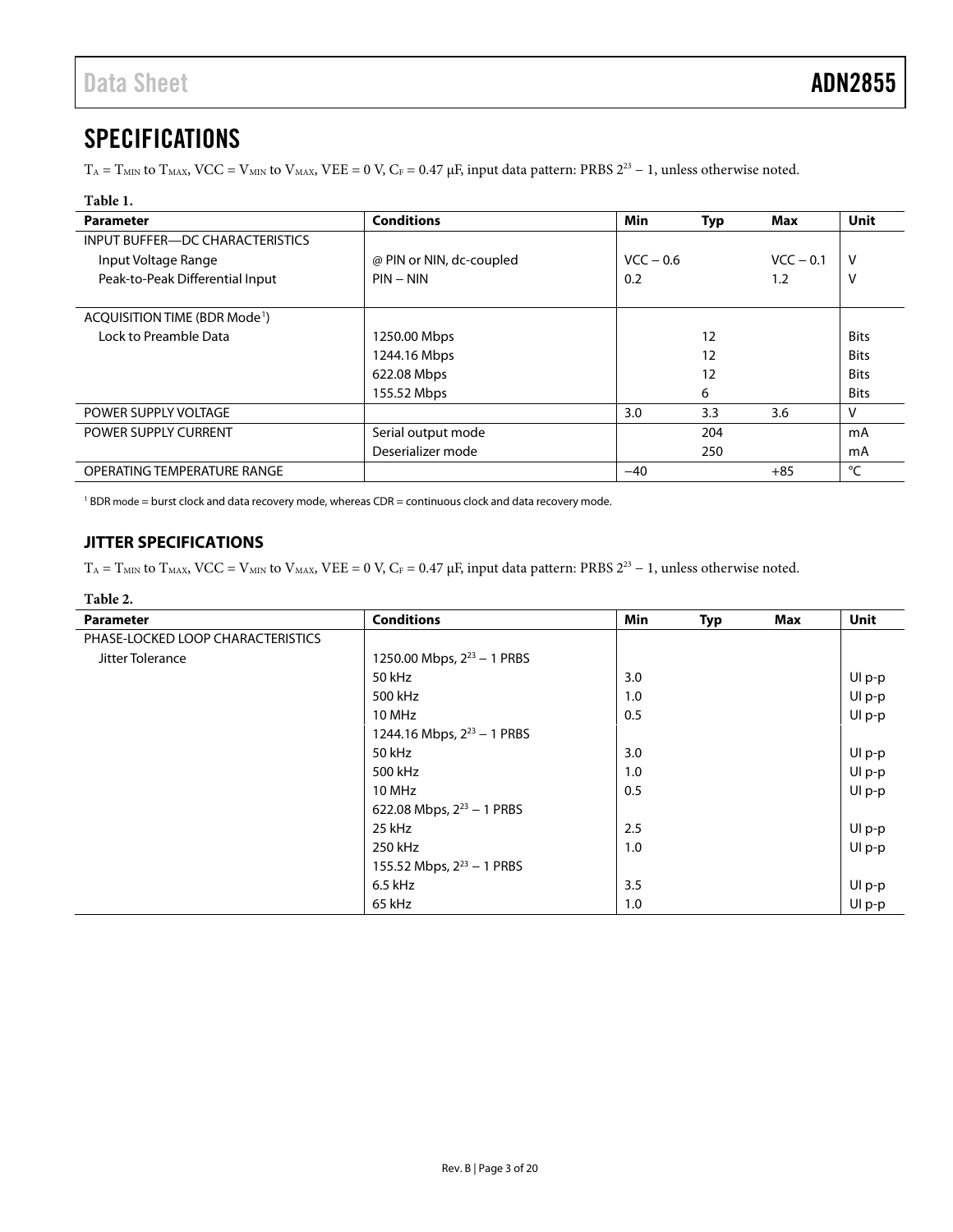## <span id="page-3-0"></span>**OUTPUT AND TIMING SPECIFICATIONS**

#### **Table 3.**

| <b>Parameter</b>                                         | Symbol                | <b>Conditions</b>                        | Min                        | <b>Typ</b>  | Max     | <b>Unit</b>  |
|----------------------------------------------------------|-----------------------|------------------------------------------|----------------------------|-------------|---------|--------------|
| <b>LVDS OUPUT CHARACTERISTICS</b>                        |                       |                                          |                            |             |         |              |
| CLKOUTP/CLKOUTN, DATxP/DATxN                             |                       |                                          |                            |             |         |              |
| <b>Differential Output Swing</b>                         | <b>VDIFF</b>          | See Figure 3                             | 260                        | 320         | 400     | mV           |
| Output High Voltage                                      | <b>V<sub>OH</sub></b> |                                          |                            |             | 1475    | mV           |
| <b>Output Low Voltage</b>                                | VOL                   |                                          | 925                        |             |         | mV           |
| Output Offset Voltage                                    | $V_{OS}$              |                                          | 1125                       | 1200        | 1275    | mV           |
| Output Impedance                                         |                       | <b>Differential</b>                      |                            | 100         |         | Ω            |
| <b>LVDS Outputs Timing</b>                               |                       |                                          |                            |             |         |              |
| <b>Rise Time</b>                                         |                       | 20% to 80%                               |                            | 115         | 220     | ps           |
| <b>Fall Time</b>                                         |                       | 80% to 20%                               |                            | 115         | 220     | ps           |
| Setup Time                                               | $t_{S}$               |                                          | $0.5 - 20%$                | 0.5         |         | UI           |
| <b>Hold Time</b>                                         | t <sub>Η</sub>        |                                          | $0.5 - 20%$                | 0.5         |         | UI           |
| I <sup>2</sup> C INTERFACE DC CHARACTERISTICS (SCK, SDA) |                       | <b>LVCMOS</b>                            |                            |             |         |              |
| Input High Voltage                                       | V <sub>IH</sub>       |                                          | 0.7 VCC                    |             |         | $\vee$       |
| Input Low Voltage                                        | V <sub>IL</sub>       |                                          |                            |             | 0.3 VCC | $\mathsf{V}$ |
| Input Current                                            |                       | $V_{IN} = 0.1$ VCC or $V_{IN} = 0.9$ VCC | $-10.0$                    |             | $+10.0$ | μA           |
| Output Low Voltage                                       | $V_{OI}$              | $I_{01} = 3.0$ mA                        |                            |             | 0.4     | V            |
| <b>I<sup>2</sup>C INTERFACE TIMING</b>                   |                       |                                          |                            |             |         |              |
| <b>SCK Clock Frequency</b>                               |                       |                                          |                            |             | 400     | kHz          |
| SCK Pulse Width High                                     | $t_{HIGH}$            |                                          | 600                        |             |         | ns           |
| <b>SCK Pulse Width Low</b>                               | t <sub>LOW</sub>      |                                          | 1300                       |             |         | ns           |
| <b>Start Condition Hold Time</b>                         | <b>t</b> HD;STA       |                                          | 600                        |             |         | ns           |
| <b>Start Condition Setup Time</b>                        | t <sub>su;Sta</sub>   |                                          | 600                        |             |         | ns           |
| Data Setup Time                                          | t <sub>su;DAT</sub>   |                                          | 100                        |             |         | ns           |
| Data Hold Time                                           | <b>t</b> HD:DAT       |                                          | 300                        |             |         | ns           |
| SCK and SDA Rise/Fall Time                               | $t_R/t_F$             |                                          | $20 + 0.1$ Cb <sup>1</sup> |             | 300     | ns           |
| <b>Stop Condition Setup Time</b>                         | $t_{\text{SU;STO}}$   |                                          | 600                        |             |         | ns           |
| Bus Free Time between a Stop and a Start                 | t <sub>BUF</sub>      |                                          | 1300                       |             |         | ns           |
| <b>REFCLK CHARACTERISTICS</b>                            |                       | At REFCLKP or REFCLKN                    |                            |             |         |              |
| Input Voltage Range                                      | $V_{IL}$              |                                          |                            | $\mathbf 0$ |         | $\vee$       |
|                                                          | V <sub>IH</sub>       |                                          |                            | <b>VCC</b>  |         | $\vee$       |
| Minimum Differential Input Drive                         |                       |                                          |                            | 100         |         | mV p-p       |
| <b>Reference Frequency</b>                               |                       |                                          | 10                         | 155.52      | 200     | MHz          |
| <b>Required Accuracy</b>                                 |                       |                                          |                            | $\mathbf 0$ |         | ppm          |
| <b>LVTTL DC INPUT CHARACTERISTICS</b>                    |                       |                                          |                            |             |         |              |
| (SQUELCH, SADDR[2:1], RESET)                             |                       |                                          |                            |             |         |              |
| Input High Voltage                                       | V <sub>IH</sub>       |                                          | 2.0                        |             |         | $\mathsf{V}$ |
| Input Low Voltage                                        | VIL                   |                                          |                            |             | 0.8     | $\vee$       |
| Input High Current                                       | Ιн                    | $V_{IN} = 2.4 V$                         |                            |             | 5       | μA           |
| Input Low Current                                        | lμ                    | $V_{IN} = 0.4 V$                         | $-5$                       |             |         | μA           |
| LVTTL DC OUTPUT CHARACTERISTICS (DATAV)                  |                       |                                          |                            |             |         |              |
| Output High Voltage                                      | <b>V<sub>OH</sub></b> | $I_{OH} = -2.0$ mA                       | 2.4                        |             |         | V            |
| <b>Output Low Voltage</b>                                | V <sub>OL</sub>       | $I_{01} = 2.0$ mA                        |                            |             | 0.4     | $\vee$       |

<sup>1</sup> Cb = total board capacitance of one bus line in picofarads (pF). If mixed with high speed class of I<sup>2</sup>C devices, faster fall times are allowed.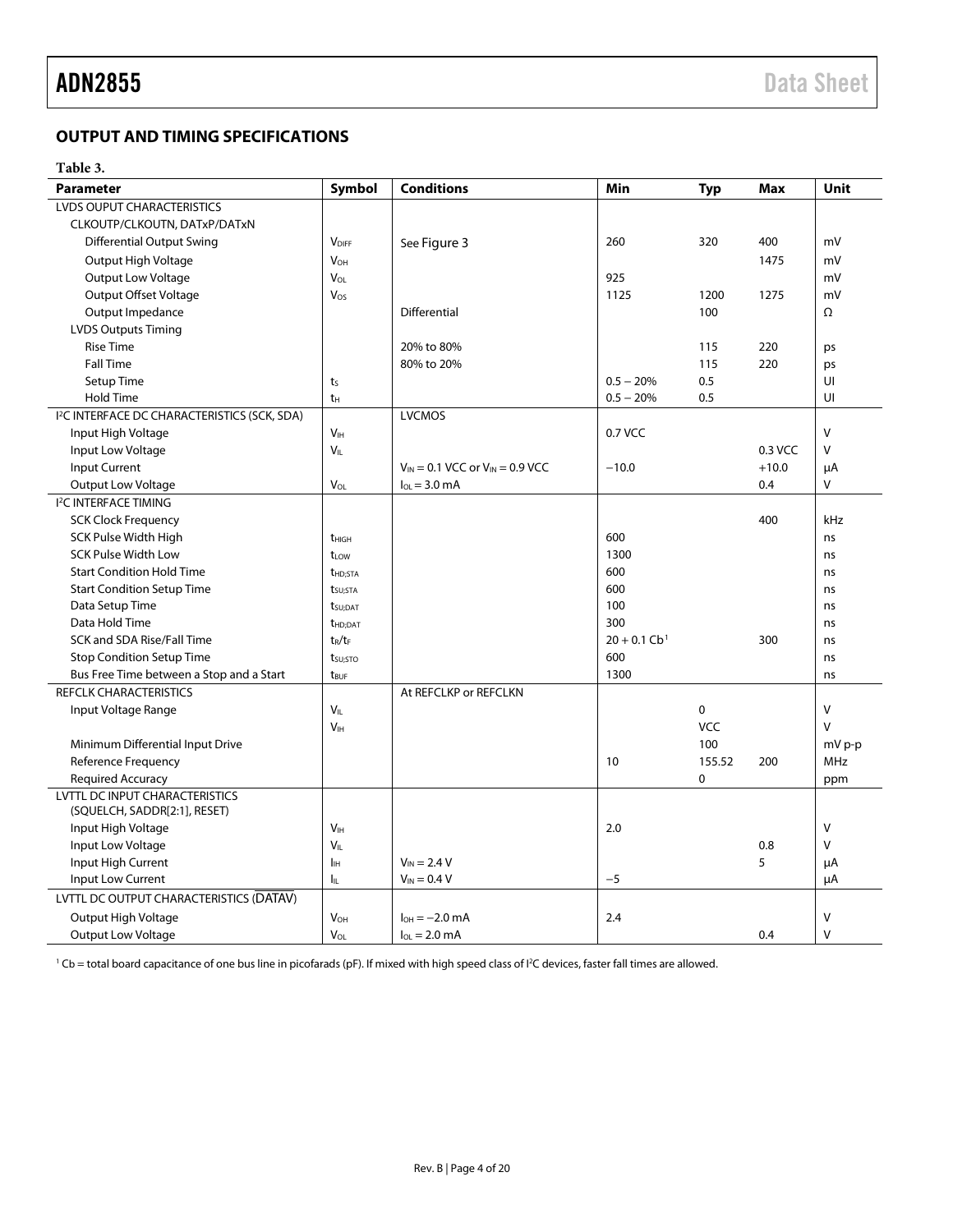### <span id="page-4-1"></span><span id="page-4-0"></span>**TIMING CHARACTERISTCS**



*Figure 7. Nibble Output Mode (Half Rate Clock, DDR Mode)*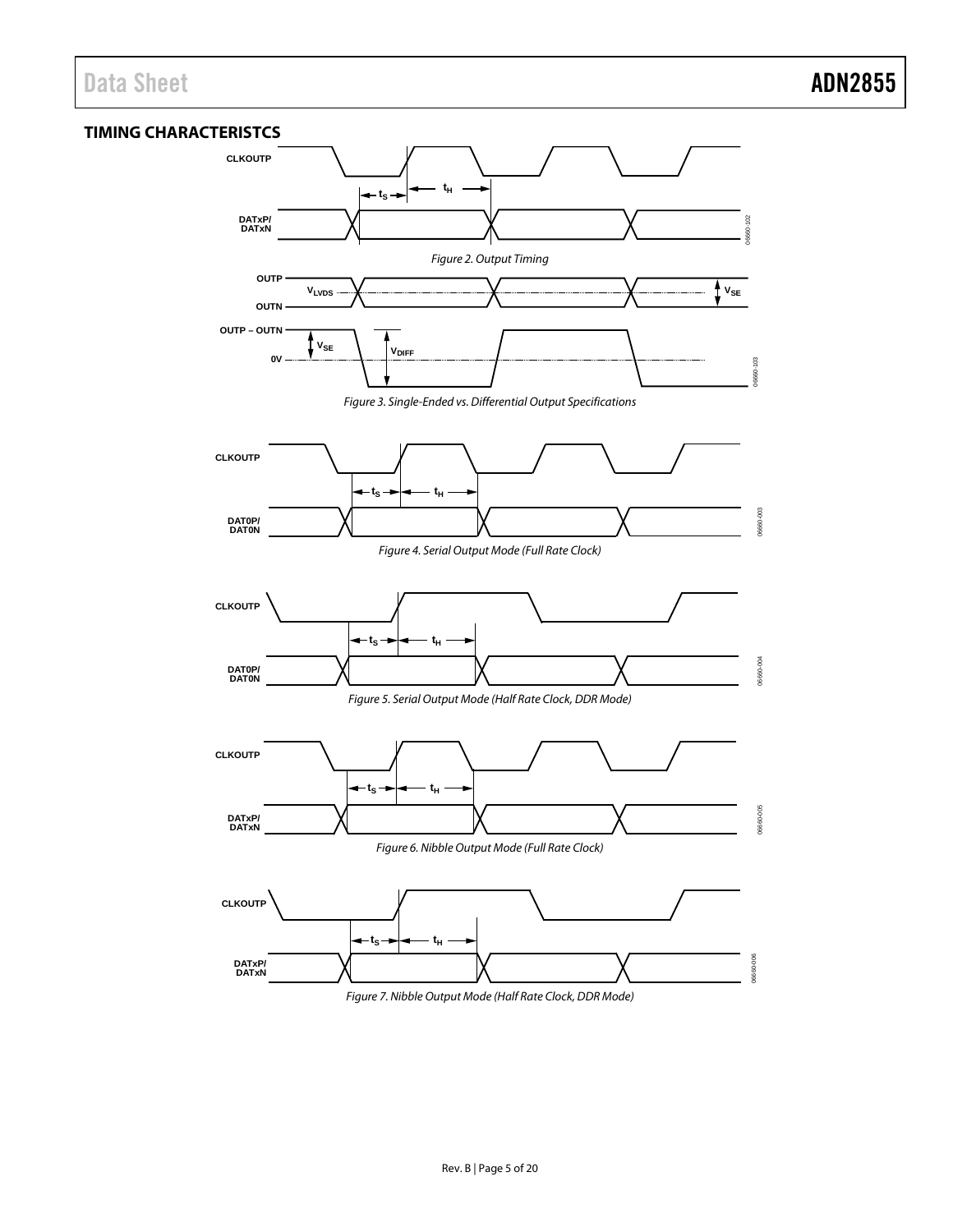<span id="page-5-0"></span>

*Figure 8. Reset Timing Options*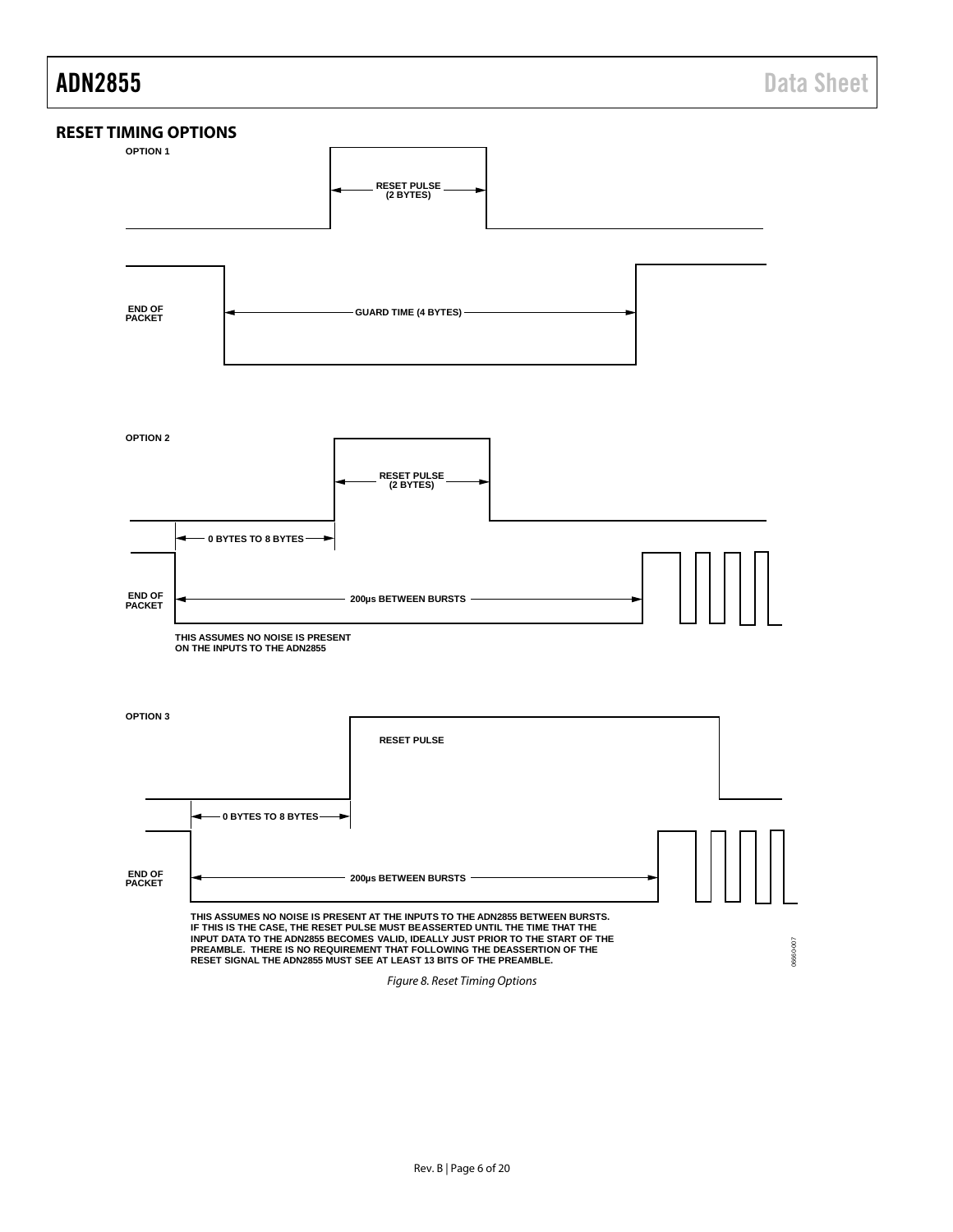# <span id="page-6-0"></span>ABSOLUTE MAXIMUM RATINGS

 $T_A = T_{MIN}$  to  $T_{MAX}$ ,  $VCC = V_{MIN}$  to  $V_{MAX}$ ,  $VEE = 0$  V,  $C_F = 0.47 \mu F$ , unless otherwise noted.

#### **Table 4.**

| <b>Parameter</b>                    | Rating                               |
|-------------------------------------|--------------------------------------|
| Supply Voltage (VCC)                | 4.2V                                 |
| Minimum Input Voltage (All Inputs)  | $VEE - 0.4 V$                        |
| Maximum Input Voltage (All Inputs)  | $VCC + 0.4 V$                        |
| <b>Maximum Junction Temperature</b> | $125^{\circ}$ C                      |
| Storage Temperature Range           | $-65^{\circ}$ C to +150 $^{\circ}$ C |

Stresses at or above those listed under Absolute Maximum Ratings may cause permanent damage to the product. This is a stress rating only; functional operation of the product at these or any other conditions above those indicated in the operational section of this specification is not implied. Operation beyond the maximum operating conditions for extended periods may affect product reliability.

### <span id="page-6-1"></span>**THERMAL RESISTANCE**

 $\theta_{JA}$  is specified for 4-layer board with exposed paddle soldered to VEE.

#### **Table 5. Thermal Resistance**

| Package Type             | $\theta_{JA}$ | θк  | Unit |
|--------------------------|---------------|-----|------|
| 32-Lead LFCSP (CP-32-20) |               | 2.4 | 'N   |

### <span id="page-6-2"></span>**ESD CAUTION**



ESD (electrostatic discharge) sensitive device. Charged devices and circuit boards can discharge without detection. Although this product features patented or proprietary protection circuitry, damage may occur on devices subjected to high energy ESD. Therefore, proper ESD precautions should be taken to avoid performance degradation or loss of functionality.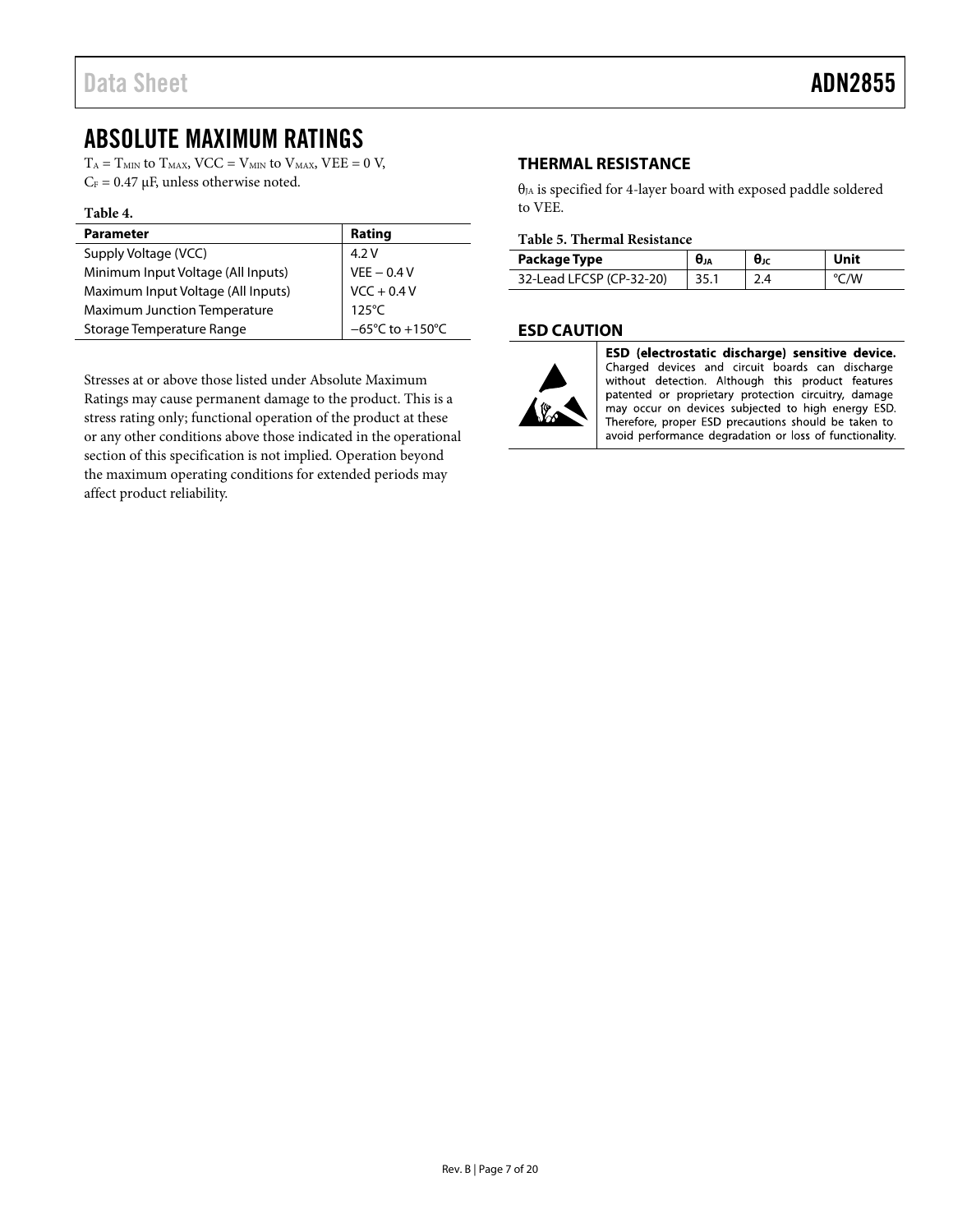# <span id="page-7-0"></span>PIN CONFIGURATION AND FUNCTION DESCRIPTIONS



Figure 9. Pin Configuration

06660-002

06660-002

|              | Table 0. 1 III Function Descriptions |                   |                                                                                           |  |  |  |
|--------------|--------------------------------------|-------------------|-------------------------------------------------------------------------------------------|--|--|--|
| Pin No.      | <b>Mnemonic</b>                      | Type <sup>1</sup> | <b>Description</b>                                                                        |  |  |  |
| $\mathbf{1}$ | SADDR[2]                             | DI                | Slave Address Bit 2.                                                                      |  |  |  |
| 2            | <b>RESET</b>                         | DI                | RESET Pulse to be Asserted Prior to Incoming Burst. Active high.                          |  |  |  |
| 3            | SADDR[1]                             | DI                | Slave Address Bit 1.                                                                      |  |  |  |
| 4            | <b>NIN</b>                           | Al                | Differential Data Input. CML.                                                             |  |  |  |
| 5            | PIN                                  | AI                | Differential Data Input. CML.                                                             |  |  |  |
| 6            | <b>VCC</b>                           | P                 | 3.3 V Power.                                                                              |  |  |  |
| 7            | <b>VEE</b>                           | P                 | GND.                                                                                      |  |  |  |
| 8            | SDA                                  | IO                | I <sup>2</sup> C Data I/O.                                                                |  |  |  |
| 9            | <b>SCK</b>                           | DI                | <sup>2</sup> C Clock.                                                                     |  |  |  |
| 10           | <b>REFCLKP</b>                       | DI                | Differential REFCLK Input.                                                                |  |  |  |
| 11           | <b>REFCLKN</b>                       | DI                | Differential REFCLK Input.                                                                |  |  |  |
| 12           | <b>VCC</b>                           | P                 | 3.3 V Power.                                                                              |  |  |  |
| 13           | <b>VEE</b>                           | P                 | GND.                                                                                      |  |  |  |
| 14           | CF <sub>2</sub>                      | AO                | Frequency Loop Capacitor.                                                                 |  |  |  |
| 15           | CF <sub>1</sub>                      | AO                | Frequency Loop Capacitor.                                                                 |  |  |  |
| 16           | <b>DATAV</b>                         | <b>DO</b>         | Output Data Valid. LVTTL active low.                                                      |  |  |  |
| 17           | DAT3N                                | DO                | Differential Deserialized Output MSB, LVDS.                                               |  |  |  |
| 18           | DAT3P                                | DO                | Differential Deserialized Output MSB, LVDS.                                               |  |  |  |
| 19           | DAT2N                                | DO                | Differential Deserialized Output Bit 2, LVDS.                                             |  |  |  |
| 20           | DAT2P                                | DO                | Differential Deserialized Output Bit 2, LVDS.                                             |  |  |  |
| 21           | DAT1N                                | DO                | Differential Deserialized Output Bit 1, LVDS.                                             |  |  |  |
| 22           | DAT1P                                | DO                | Differential Deserialized Output Bit 1, LVDS.                                             |  |  |  |
| 23           | <b>VEE</b>                           | P                 | GND.                                                                                      |  |  |  |
| 24           | VCC                                  | P                 | 3.3 V Power.                                                                              |  |  |  |
| 25           | <b>DATON</b>                         | DO                | Differential Deserialized Output LSB, LVDS                                                |  |  |  |
| 26           | <b>DATOP</b>                         | DO                | Differential Deserialized Output LSB, LVDS                                                |  |  |  |
| 27           | <b>VCC</b>                           | P                 | 3.3 V Power                                                                               |  |  |  |
| 28           | <b>CLKOUTP</b>                       | DO                | Differential Recovered Clock Output, LVDS.                                                |  |  |  |
| 29           | <b>CLKOUTN</b>                       | DO                | Differential Recovered Clock Output, LVDS.                                                |  |  |  |
| 30           | SQUELCH                              | DI                | Squelch Data and/or Clock Outputs. Active high.                                           |  |  |  |
| 31           | <b>VEE</b>                           | P                 | <b>GND</b>                                                                                |  |  |  |
| 32           | VCC                                  | P                 | 3.3 V Power.                                                                              |  |  |  |
| 33 (EPAD)    | Exposed Pad (EPAD)                   | P                 | There is an exposed pad on the bottom of the package that must be connected to VEE (GND). |  |  |  |

**Table 6. Pin Function Descriptions** 

 $1 P =$  power, AI = analog input, AO = analog output, DI = digital input, DO = digital output, IO = digital input/output.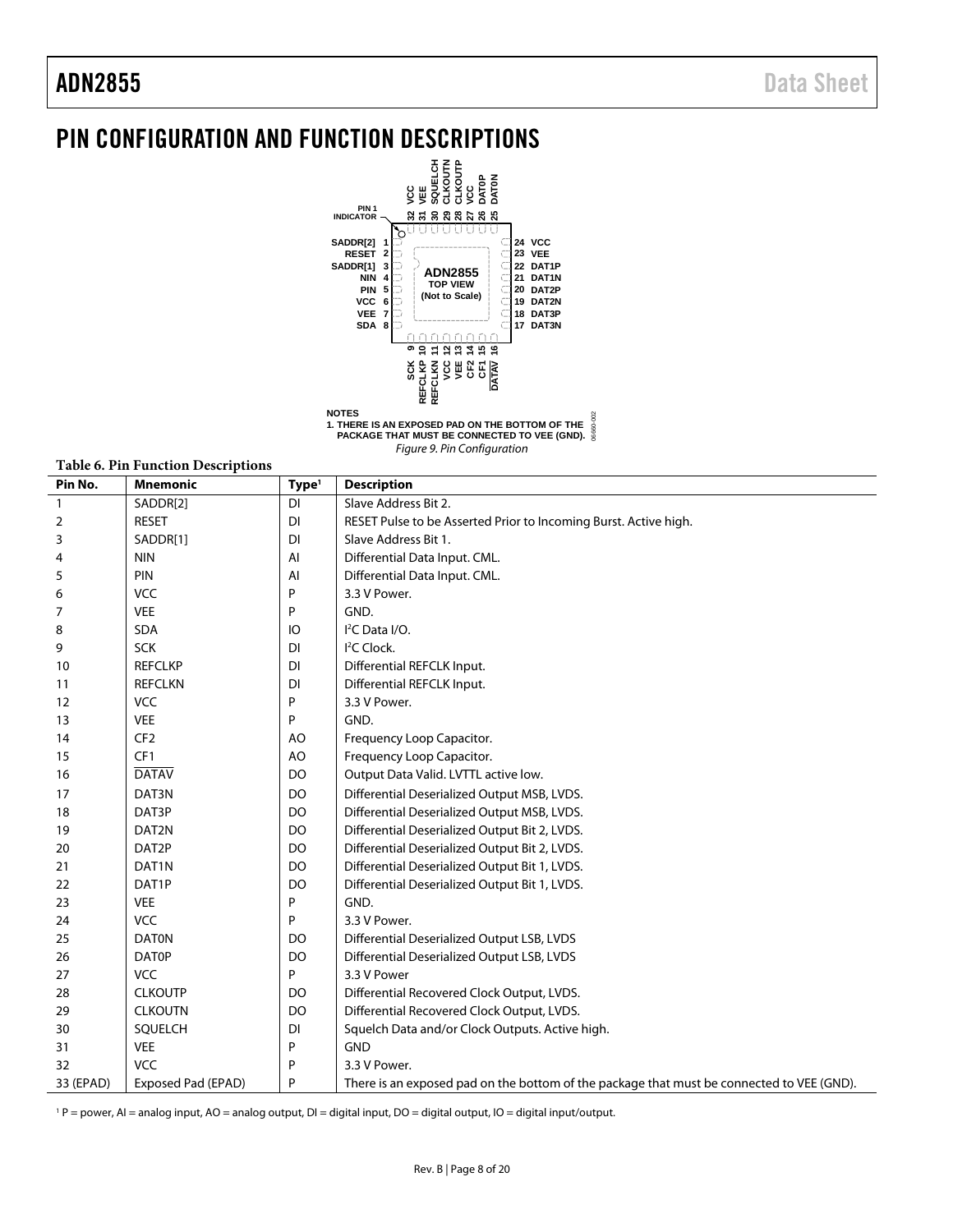<span id="page-8-4"></span>**SCK**

<span id="page-8-3"></span>**SDA**

# <span id="page-8-0"></span>I 2 C INTERFACE TIMING AND INTERNAL REGISTER DESCRIPTION

<span id="page-8-2"></span><span id="page-8-1"></span>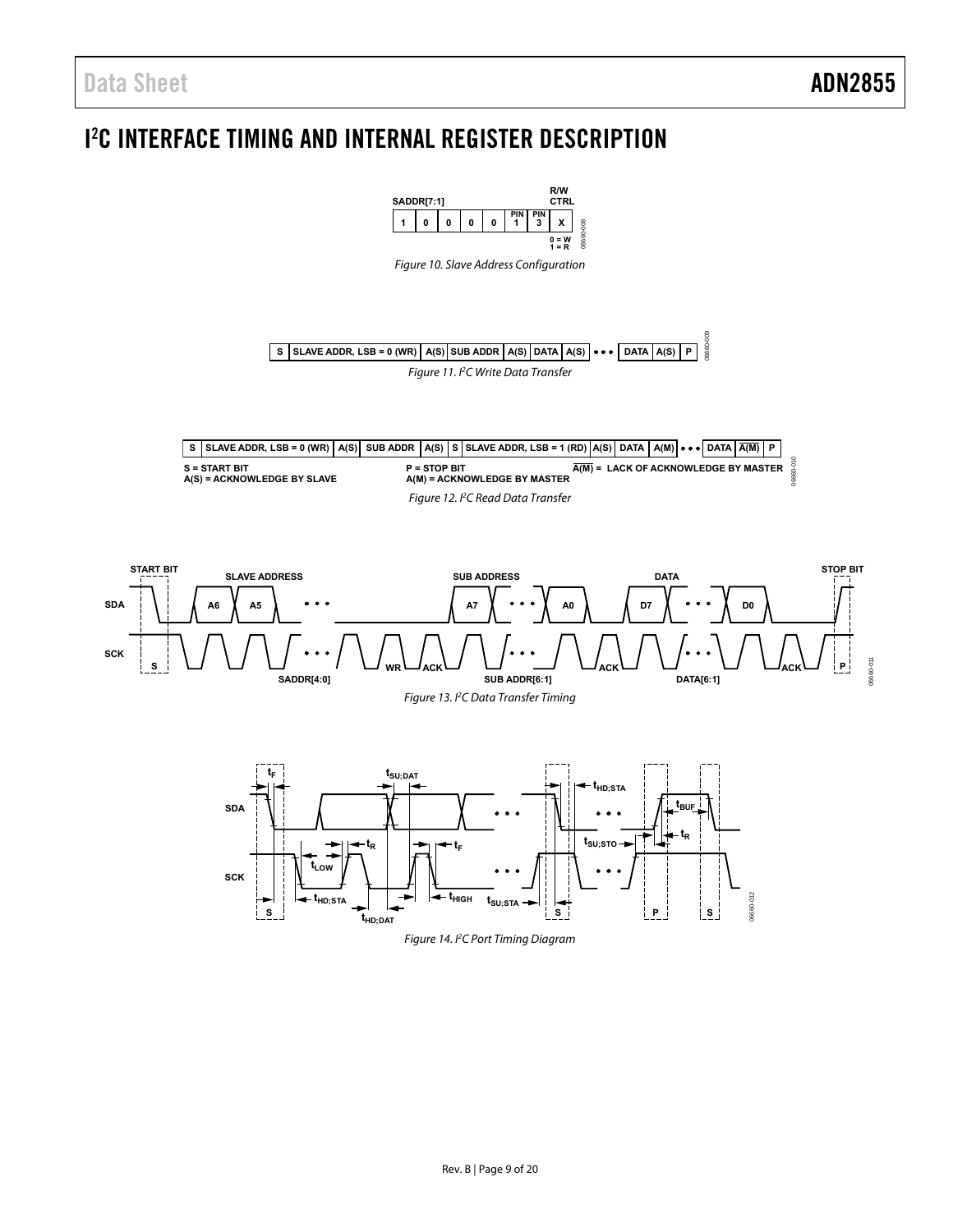#### <span id="page-9-0"></span>**Table 7. Internal Register Map1**

| Reg. Name       | R/W | <b>Address</b> | D7             | D <sub>6</sub>                                     | D <sub>5</sub>          | D4                      | D <sub>3</sub>        | D <sub>2</sub> | D <sub>1</sub> | D <sub>0</sub>        |
|-----------------|-----|----------------|----------------|----------------------------------------------------|-------------------------|-------------------------|-----------------------|----------------|----------------|-----------------------|
| <b>CTRLA</b>    | W   | 0x08           |                | Data rate/DIV FREE ratio<br>F <sub>REF</sub> range |                         |                         |                       | 0              | Lock to REFCLK |                       |
| <b>CTRLA RD</b> | R   | 0x05           |                | <b>Readback CTRLA</b>                              |                         |                         |                       |                |                |                       |
| <b>CTRLB</b>    | W   | 0x09           | $\mathbf 0$    | $\mathbf 0$                                        | Initiate<br>acquisition | 0                       | 0                     | $\Omega$       | 0              | 0                     |
| CTRLB_RD        | R   | 0x06           |                | <b>Readback CTRLB</b>                              |                         |                         |                       |                |                |                       |
| <b>CTRLC</b>    | W   | 0x11           | $\mathbf 0$    | $\mathbf 0$                                        | Bus swap                | Parallel<br>CLKOUT mode | RxCLK phase<br>adjust |                | $\mathbf{0}$   | Output boost          |
| <b>CTRLD</b>    | W   | 0x22           | Output<br>mode | <b>Disable</b><br>data buffer                      | Disable clock<br>buffer | $\mathbf{0}$            | $\Omega$              | $\Omega$       | 0              | Serial CLKOUT<br>mode |

<sup>1</sup> All writeable registers default to 0x00.

### **Table 8. Control Register, CTRLA1**

| <b>Bit No.</b> | <b>Description</b>            |
|----------------|-------------------------------|
| [7:6]          | F <sub>REF</sub> range        |
|                | $00 = 10$ MHz to 25 MHz       |
|                | $01 = 25$ MHz to 50 MHz       |
|                | $10 = 50$ MHz to 100 MHz      |
|                | $11 = 100$ MHz to 200 MHz     |
| $[5:2]$        | Data rate/DIV_FREF ratio      |
|                | $0000 = 1$                    |
|                | $0001 = 2$                    |
|                | $0010 = 4$                    |
|                |                               |
|                | $n = 2^n$                     |
|                |                               |
|                | $1000 = 256$                  |
| $[1]$          | Set to 0                      |
| [0]            | Lock to RFCLK                 |
|                | $0 =$ lock to input data      |
|                | $1 =$ lock to reference clock |

#### <span id="page-9-2"></span>**Table 10. Control Register, CTRLC**

| <b>Bit No.</b> | <b>Description</b>                                                   |  |  |  |
|----------------|----------------------------------------------------------------------|--|--|--|
| $[7:6]$        | Set to 0                                                             |  |  |  |
| [5]            | Bus swap                                                             |  |  |  |
|                | $0 =$ DAT3 is earliest bit                                           |  |  |  |
|                | $1 =$ DATO is earliest bit                                           |  |  |  |
| [4]            | Parallel CLKOUT mode                                                 |  |  |  |
|                | $0 =$ full rate parallel clock                                       |  |  |  |
|                | 1 = half rate parallel clock (DDR mode)                              |  |  |  |
| $[3:2]$        | RxCLK phase adjust                                                   |  |  |  |
|                | $00 = CLK$ edge in center of eye                                     |  |  |  |
|                | $01 = +2$ UI vs. baseline (CLK edge aligned with<br>data transition) |  |  |  |
|                | $10 = +0.5$ UI vs. baseline                                          |  |  |  |
|                | $11 = -1.5$ UI vs. baseline                                          |  |  |  |
| $[1]$          | Set to 0                                                             |  |  |  |
| [0]            | Output boost                                                         |  |  |  |
|                | $0 =$ default                                                        |  |  |  |
|                | $1 =$ boost output swing                                             |  |  |  |

<sup>1</sup> Where DIV\_F<sub>REF</sub> is the divided down reference referred to the 10 MHz to 20 MHz band (see th[e Reference Clock](#page-12-0) section).

#### **Table 9. Control Register, CTRLB**

| Bit No. | <b>Description</b>                                                             |
|---------|--------------------------------------------------------------------------------|
| [7:6]   | Set to 0                                                                       |
| [5]     | Initiate acquisition; write a 1 followed by 0<br>to initiate a new acquisition |
| [4:0]   | Set to 0                                                                       |

#### <span id="page-9-1"></span>**Table 11. Control Register, CTRLD**

| <b>Bit No.</b> | <b>Description</b>                |  |  |
|----------------|-----------------------------------|--|--|
| [7]            | Output mode                       |  |  |
|                | $0 =$ parallel output             |  |  |
|                | $1 =$ serial output               |  |  |
| [6]            | Disable data buffer               |  |  |
|                | $0 =$ default                     |  |  |
|                | $1 =$ disable data output buffer  |  |  |
| [5]            | Disable clock buffer              |  |  |
|                | $0 =$ default                     |  |  |
|                | $1 =$ disable clock output buffer |  |  |
| [4:1]          | Set to 0                          |  |  |
| [0]            | Serial CLKOUT mode                |  |  |
|                | $0 =$ half rate serial clock      |  |  |
|                | $1 =$ full rate serial clock      |  |  |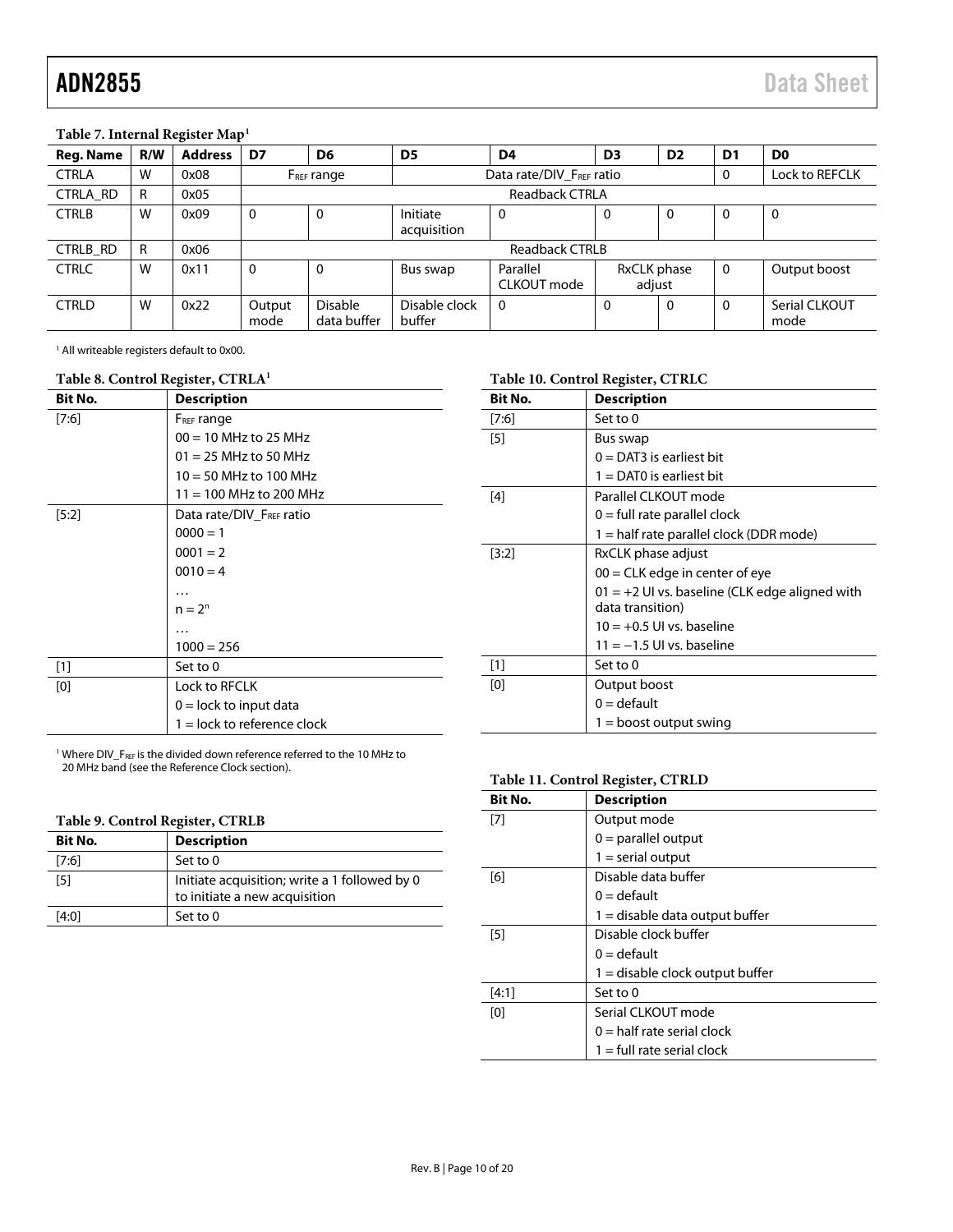# <span id="page-10-0"></span>THEORY OF OPERATION

The ADN2855 is designed specifically for burst mode data recovery in GPON/BPON/GEPON optical line terminal (OLT) receivers.

The ADN2855 requires a reference clock that is frequency locked to the incoming data. The FLL (frequency-locked loop) of the ADN2855 acquires frequency lock with respect to this reference clock, pulling the VCO towards 0 ppm frequency error. It is assumed that the upstream bursts to the OLT are clocked by the recovered clock from the optical network terminal (ONT) CDR. This guarantees frequency lock to the OLT system clock.

The ADN2855 has a preamble detector that looks for a maximum transition density pattern (1010…) within the preamble. Once this pattern is detected in the preamble, the on-chip delay/phaselocked loop (D/PLL) quickly acquires phase lock to the incoming

burst within 12 UI of the 1010… pattern. The D/PLL also pulls in any remaining frequency error that was not pulled in by the FLL. The incoming data is retimed by the recovered clock and output either serially or in a 4-bit parallel output nibble.

The ADN2855 requires a RESET signal between bursts to set the device into a fast phase acquisition mode. The RESET signal must be asserted within 8 UI of the end of the previous burst, and it must be deasserted prior to the start of the maximum transition density portion of the preamble, which is specifically provided for the burst mode clock recovery device to acquire the phase of the incoming burst. The RESET signal must be at least 16 UI wide. See th[e Reset Timing Options](#page-5-0) section for more details.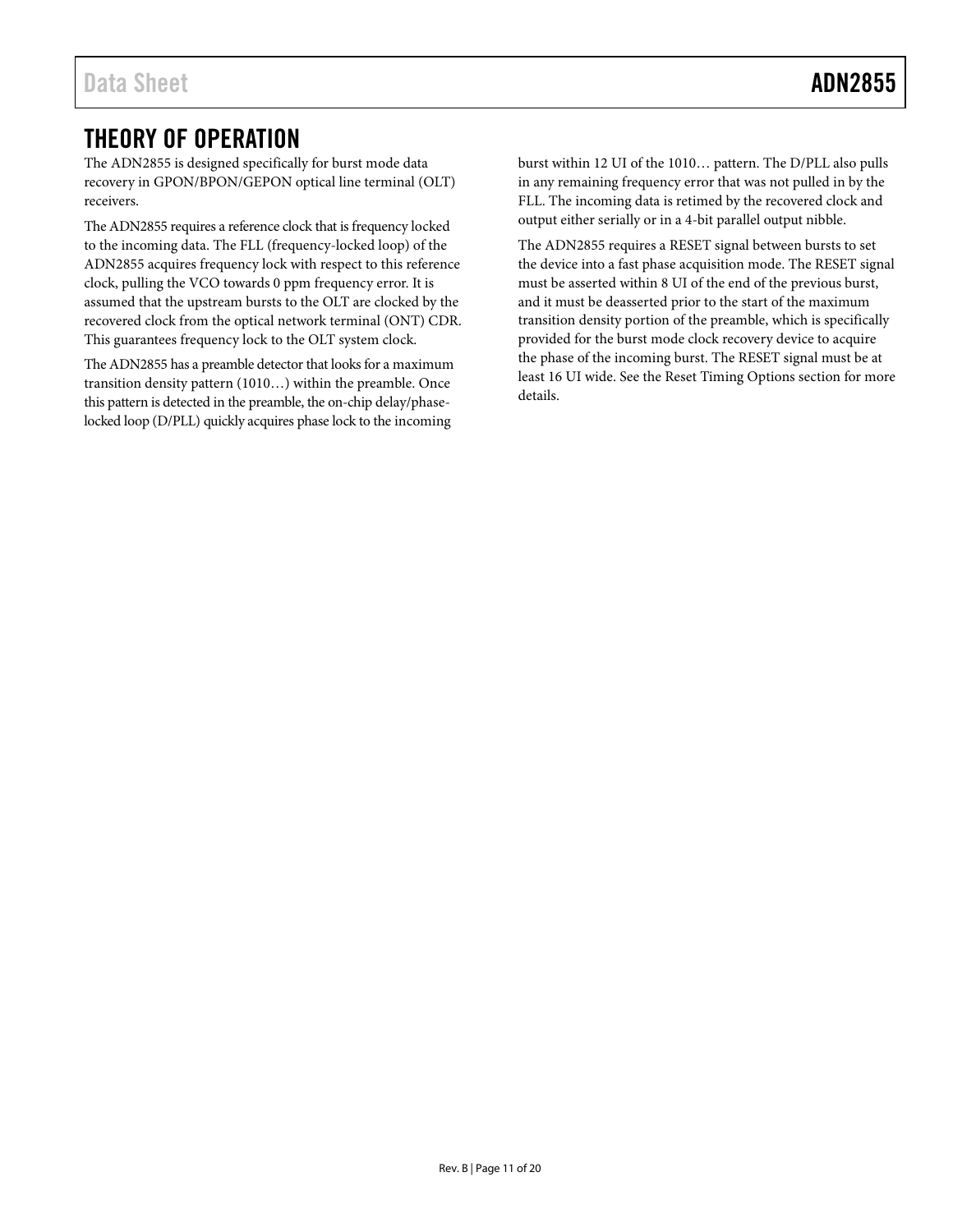# <span id="page-11-0"></span>FUNCTIONAL DESCRIPTION **FREQUENCY ACQUISITION**

<span id="page-11-1"></span>The ADN2855 operates in burst data recovery mode, which requires the use of the OLT system reference clock as an acquisition aid. The ADN2855 acquires frequency with respect to this reference clock, which is frequency locked to the incoming burst of data from the ONT.

The ADN2855 must be placed in lock to reference clock mode by setting CTRLA[0] = 1. A frequency acquisition is then initiated by writing a 1 to 0 transition into CTRLB[5]. This must be done well before the ADN2855 is expected to lock to an incoming burst, preferably right after power-up and once there is a valid reference clock being supplied to the device. As long as the reference clock to the ADN2855 is always present, this frequency acquisition needs to take place only once. It does not need to be repeated between bursts of data in its normal operating mode. The initial frequency acquisition with respect to the reference clock takes ~10 ms.

To lock to burst data, a RESET signal must be asserted following a previous burst (or at startup) according to the timing diagrams shown in the [Reset Timing Options](#page-5-0) section. The RESET signal must be deasserted prior to the 1010… portion of the preamble. The ADN2855 uses a preamble detector that identifies the 1010… portion of the preamble and quickly acquires the phase of the incoming burst within 12 UI.

The frequency loop requires a single external capacitor between Pin 14, CF2, and Pin 15, CF1. A 0.47 µF ± 20%, X7R ceramic chip capacitor with <10 nA leakage current is recommended. Leakage current of the capacitor can be calculated by dividing the maximum voltage across the 0.47  $\mu$ F capacitor, ~3 V, by the insulation resistance of the capacitor. The insulation resistance of the 0.47 μF capacitor should be greater than 300 MΩ.

# *DATAV Operation*

The ADN2855 has a data valid indicator that asserts when the ADN2855 acquires the phase of the maximum transition density portion of the preamble. This takes 12 UI from the start of the 1010… pattern in the preamble. The DATAV output remains asserted until the RESET signal is asserted following the end of the current burst of data, at which point the DATAV output deasserts. The  $\overline{\text{DATAV}}$  output is active low and is LVTTL compatible.

## <span id="page-11-2"></span>**SQUELCH MODE**

When the squelch input, Pin 30, is driven to a TTL high state, both the clock and data outputs are set to the zero state to suppress downstream processing. If the squelch function is not required, Pin 30 should be tied to VEE.

If it is desired that the DATxP/DATxN and CLKOUTP/ CLKOUN outputs be squelched while the output data is invalid, then the DATAV pin can be hardwired directly to the SQUELCH input.

### <span id="page-11-3"></span>**I 2 C INTERFACE**

The ADN2855 supports a 2-wire, I<sup>2</sup>C-compatible serial bus driving multiple peripherals. Two inputs, serial data (SDA) and serial clock (SCK), carry information between any devices connected to the bus. Each slave device is recognized by a unique address. The ADN2855 has four possible 7-bit slave addresses for both read and write operations. The MSB of the 7-bit slave address, SADDR[7] is factory programmed to 1. Bit 2 of the slave address, SADDR[2], is set by Pin 1. Bit 1 of the slave address, SADDR[1], is set by Pin 3. Slave Address Bits[6:3] are defaulted to all 0s. The slave address consists of the seven MSBs of an 8-bit word. The LSB of the word, SADDR[0], sets either a read or write operation (se[e Figure 10\)](#page-8-1). Logic 1 corresponds to a read operation, and Logic 0 corresponds to a write operation.

To control the device on the bus, use the following protocol. First, the master initiates a data transfer by establishing a start condition, defined by a high-to-low transition on SDA while SCK remains high. This indicates that an address/data stream follows. All peripherals respond to the start condition and shift the next eight bits (the 7-bit address and the R/W bit). The bits are transferred from MSB to LSB. The peripheral that recognizes the transmitted address responds by pulling the data line low during the ninth clock pulse. This is known as an acknowledge bit. All other devices withdraw from the bus at this point and maintain an idle condition. The idle condition is where the device monitors the SDA and SCK lines waiting for the start condition and correct transmitted address. The R/W bit determines the direction of the data. Logic 0 on the LSB of the first byte means that the master writes information to the peripheral. Logic 1 on the LSB of the first byte means that the master reads information from the peripheral.

The ADN2855 acts as a standard slave device on the bus. The data on the SDA pin is eight bits long supporting the 7-bit addresses plus the R/W bit. The ADN2855 has six subaddresses to enable the user-accessible internal registers (se[e Table 7](#page-9-0) throug[h Table](#page-9-1)  [11\)](#page-9-1). It, therefore, interprets the first byte as the device address and the second byte as the starting subaddress. Autoincrement mode is supported, allowing data to be read from or written to the starting subaddress and each subsequent address without manually addressing the subsequent subaddress. A data transfer is always terminated by a stop condition. The user can also access any unique subaddress register on a one-by-one basis without updating all registers.

Stop and start conditions can be detected at any stage of the data transfer. If these conditions are asserted out of sequence with normal read and write operations, they cause an immediate jump to the idle condition. During a given SCK high period, the user should issue one start condition, one stop condition, or a single stop condition followed by a single start condition. If an invalid subaddress is issued by the user, the ADN2855 does not issue an acknowledge, and returns to the idle condition. If the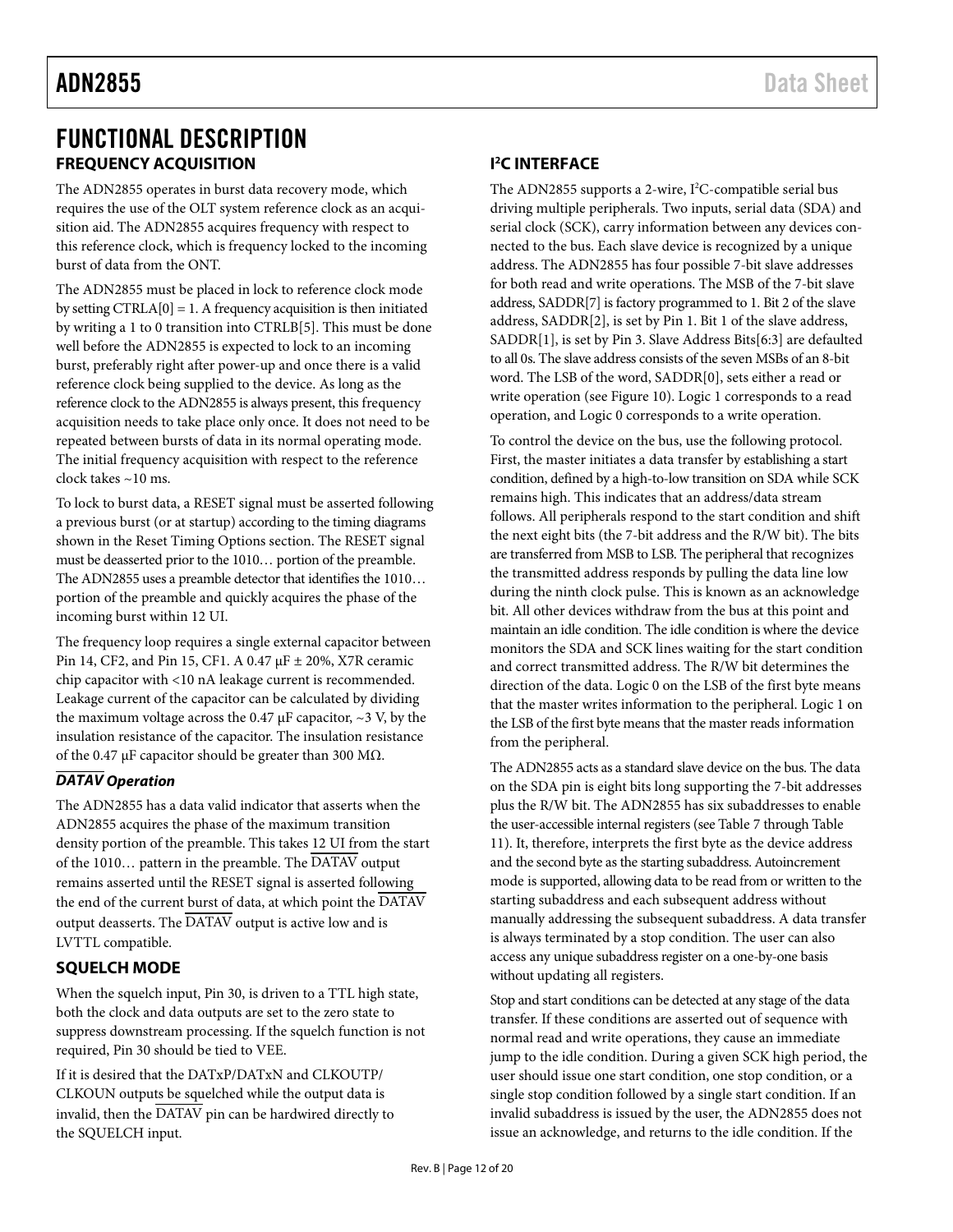user exceeds the highest subaddress while reading back in autoincrement mode, then the highest subaddress register contents continue to be output until the master device issues a no-acknowledge. This indicates the end of a read. In a noacknowledge condition, the SDATA line is not pulled low on the ninth pulse. See [Figure 11](#page-8-2) an[d Figure 12](#page-8-3) for sample write and read data transfers an[d Figure 13](#page-8-4) for a more detailed timing diagram.

### <span id="page-12-0"></span>**REFERENCE CLOCK**

A reference clock is required to perform burst mode clock and data recovery with the ADN2855. The reference clock must be frequency locked to the incoming burst data. It is assumed that the incoming burst data from the ONT is timed by a clock recovered from the downstream data from the OLT and, therefore, is inherently frequency clocked to the OLT system clock. The reference clock can be driven differentially or single-ended. See [Figure 15](#page-12-1) an[d Figure 16](#page-12-2) for sample configurations.

The REFCLK input buffer accepts any differential signal with a peak-to-peak differential amplitude of greater than 100 mV (for example, LVPECL or LVDS) or a standard single-ended low voltage TTL input, providing maximum system flexibility. Phase noise and duty cycle of the reference clock are not critical.



*Figure 15. Differential REFCLK Configuration*

<span id="page-12-1"></span>

*Figure 16. Single-Ended REFCLK Configuration*

<span id="page-12-2"></span>The ADN2855 must be operated in lock to reference clock mode when in burst data recovery mode. Lock to reference clock mode is enabled by writing a 1 to  $I<sup>2</sup>C$  Control Register CTRLA, Bit 0. A frequency acquisition in this mode must be initiated by writing a 1 to 0 transition to CTRLB[5].

### *Using the Reference Clock to Lock onto Data*

In this mode, the ADN2855 locks onto a frequency derived from the reference clock according to the following equation:

*Data Rate*/2*CTRLA[5:2]* = *REFCLK*/2*CTRLA[7:6]*

The user must know exactly what the data rate is and provide a reference clock that is a function of this rate. The reference clock can be anywhere between 10 MHz and 200 MHz. By default, the ADN2855 expects a reference clock of between 10 MHz and 25 MHz. If it is between 25 MHz and 50 MHz, 50 MHz and 100 MHz, or 100 MHz and 200 MHz, the user needs to configure the ADN2855 to use the correct reference frequency range by setting two bits of the CTRLA register, CTRLA[7:6].

| Table 12. CTRLA Settings |                           |  |  |
|--------------------------|---------------------------|--|--|
| <b>Bit No.</b>           | <b>Description</b>        |  |  |
| CTRLA[7:6]               | F <sub>REF</sub> range    |  |  |
|                          | $00 = 10$ MHz to 25 MHz   |  |  |
|                          | $01 = 25$ MHz to 50 MHz   |  |  |
|                          | $10 = 50$ MHz to 100 MHz  |  |  |
|                          | $11 = 100$ MHz to 200 MHz |  |  |
| <b>CTRLA[5:2]</b>        | Data rate/DIV_FREF ratio  |  |  |
|                          | $0000 = 1$                |  |  |
|                          | $0001 = 2$                |  |  |
|                          | .                         |  |  |
|                          | $n = 2n$                  |  |  |
|                          | .                         |  |  |
|                          | $1000 = 256$              |  |  |

The user can specify a fixed integer multiple of the reference clock to lock onto using CTRLA[5:2], where CTRLA should be set to the data rate/DIV\_FREF ratio, where DIV\_FREF represents the divided-down reference referred to the 10 MHz to 25 MHz band. For example, if the reference clock frequency is 38.88 MHz and the input data rate is 622.08 Mbps, then CTRLA[7:6] should be set to 01 to give a divided-down reference clock of 19.44 MHz. CTRLA[5:2] should be set to 0101, that is, 5, because

#### 622.08 Mbps/19.44 MHz =  $2^5$

While the ADN2855 is operating in lock to reference clock mode, if the user ever changes the reference frequency, the  $F_{REF}$  range (CTRLA[7:6]), or the data rate/DIV\_FREF ratio (CTRLA[5:2]), this must be followed by writing a 0 to 1 transition into the CTRLB[5] bit to initiate a new frequency acquisition.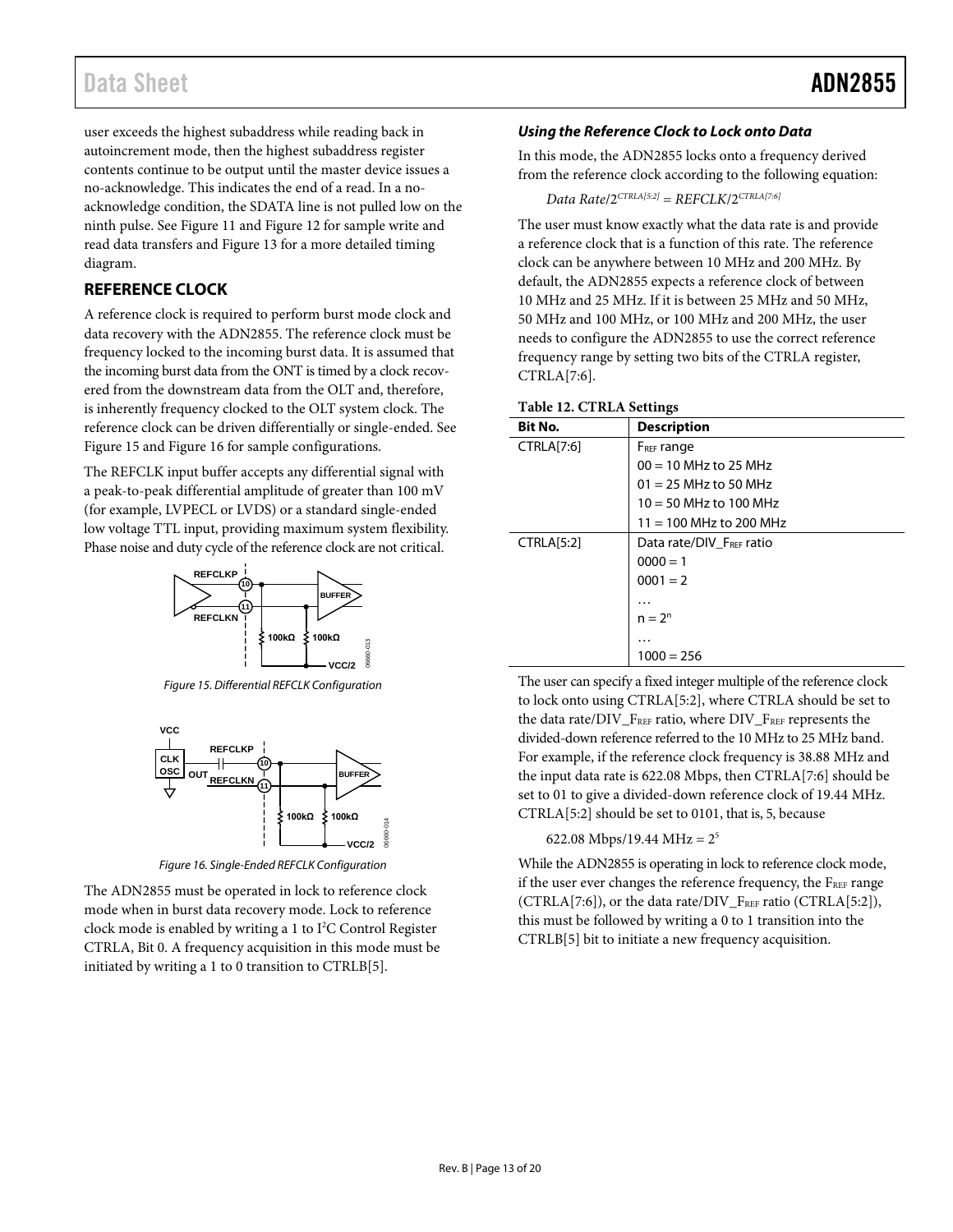## <span id="page-13-0"></span>**OUTPUT MODES**

### *Parallel or Serial Output Mode*

The output of the ADN2855 can be configured in a 4-bit parallel output nibble mode, or it can be configured in a serial output mode. The default mode of operation is for the Rx data to be deserialized and output in a 4-bit nibble, present at DATxP/DATxN, where the earliest bit is present on DAT3P/DAT3N. Setting Bit CTRLC[5] = 1 reverses the order of the DATxP/DATxN bus such that the earliest bit is present on DAT0P/DAT0N.

Setting bit CTRLD[7] = 1 puts the device into serial output mode. In this mode, the Rx data is present on DAT0P/DAT0N.

### *Double Data Rate Mode*

The default output mode for the ADN2855 is for a 4-bit deserialized output with a full rate output clock, where the output data switches on the rising edge of the output clock. When the ADN2855 is programmed to be in parallel output mode  $(CTRLD[7] = 0)$ , setting  $CTRLC[4] = 1$  puts the ADN2855 clock output through divide-by-two circuitry, allowing direct interfacing to FPGAs that support data clocking on both rising and falling edges.

When the ADN2855 is in serial output mode (deserializer off),  $CTRLD[7] = 1$ , the default is for a half rate output clock where the data switches on both falling and rising edges of the output clock. Setting  $CTRLD[0] = 1$  sets the serial clock output into full rate mode so that the output data switches only on the rising edges of the output clock.

### *RxCLK Phase Adjust*

The ADN2855 provides the option of adjusting the phase of the output clock with respect to the parallel output data. In parallel mode, the duration of each bit is 4 UI wide, due to the deserialization. There are three additional phase adjust options other than the baseline (that is, CLK edge in the center of the data eye): +2 UI, +0.5 UI, and −1.5 UI. The output clock phase adjustment feature is accessed via CTRLC[3:2]. Se[e Table 10](#page-9-2) for details.

# <span id="page-13-1"></span>**DISABLE OUTPUT BUFFERS**

The ADN2855 provides the option of disabling the output buffers for power savings. The clock output buffers can be disabled by setting CTRLD[5] = 1. For additional power savings (for example, in a low power standby mode), the data output buffers can also be disabled by setting  $CTRLD[6] = 1$ .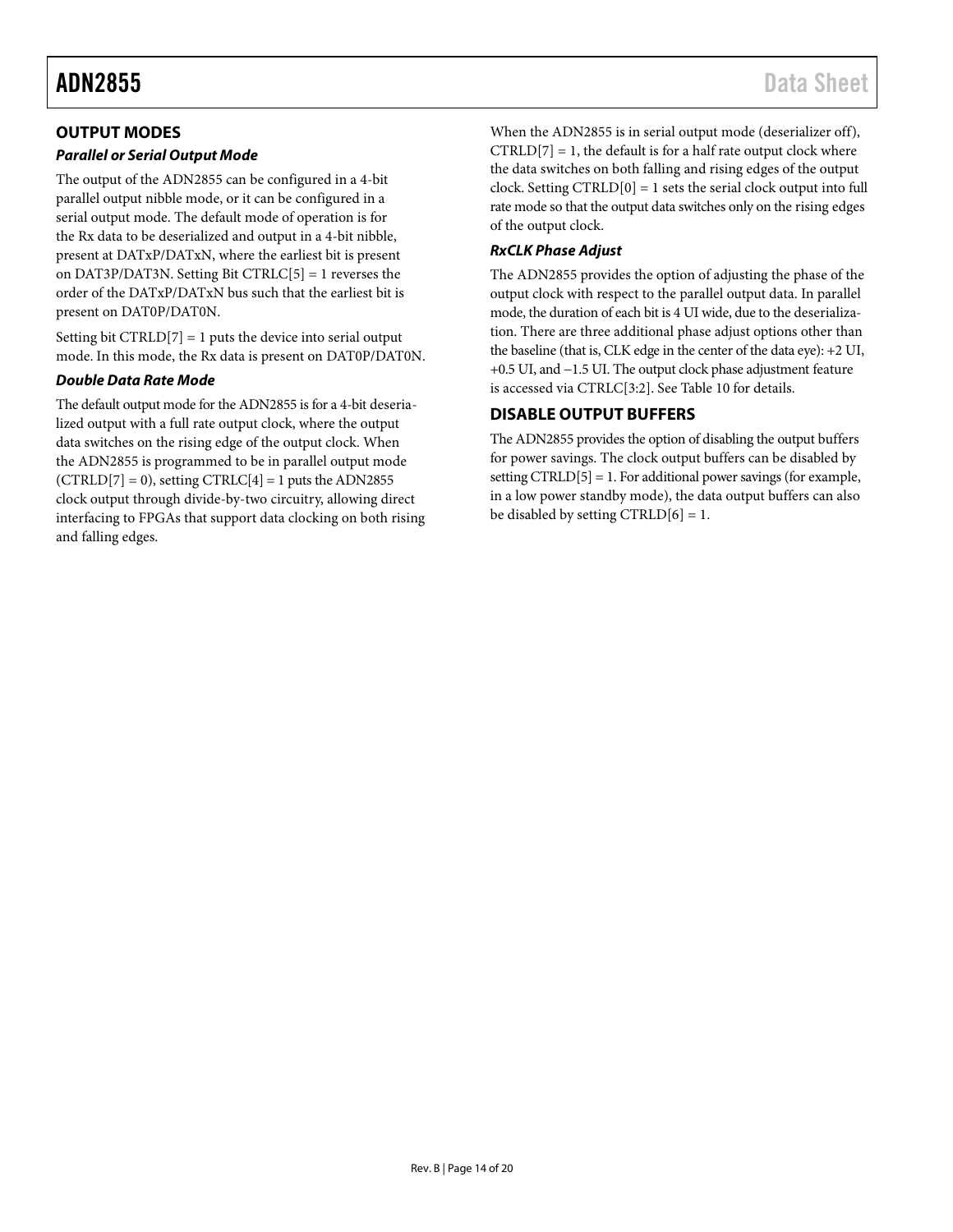# <span id="page-14-0"></span>APPLICATIONS INFORMATION **PCB DESIGN GUIDELINES**

<span id="page-14-1"></span>Proper RF PCB design techniques must be used for optimal performance.

#### *Power Supply Connections and Ground Planes*

Use of one low impedance ground plane is recommended. The VEE pins should be soldered directly to the ground plane to reduce series inductance. If the ground plane is an internal plane and connections to the ground plane are made through vias, multiple vias can be used in parallel to reduce the series inductance. The exposed pad should be connected to the GND plane using plugged vias so that solder does not leak through the vias during reflow.

Use of a 10  $\mu$ F electrolytic capacitor between VCC and VEE is recommended at the location where the 3.3 V supply enters the PCB. When using 0.1 µF and 1 nF ceramic chip capacitors, they should be placed between the IC power supply VCC and VEE, as close as possible to the ADN2855 VCC pins.

If connections to the supply and ground are made through vias, the use of multiple vias in parallel helps to reduce series inductance. Refer to the schematic i[n Figure 17](#page-14-2) for recommended connections.

By using adjacent power supply and GND planes, excellent high frequency decoupling can be realized by using close spacing between the planes. This capacitance is given by

$$
C_{\text{PLANE}}\big[\text{pf}\big]=0.88\epsilon_r\,A/d
$$

where:

*εr* is the dielectric constant of the PCB material.

A is the area of the overlap of power and GND planes (cm<sup>2</sup>). *d* is the separation between planes (mm).

For FR-4,  $\varepsilon_r$  = 4.4 mm and 0.25 mm spacing,  $C_{\text{PLANE}} \approx 15 \text{ pF/cm}^2$ .



<span id="page-14-2"></span>*Figure 17. Typical Application Circuit*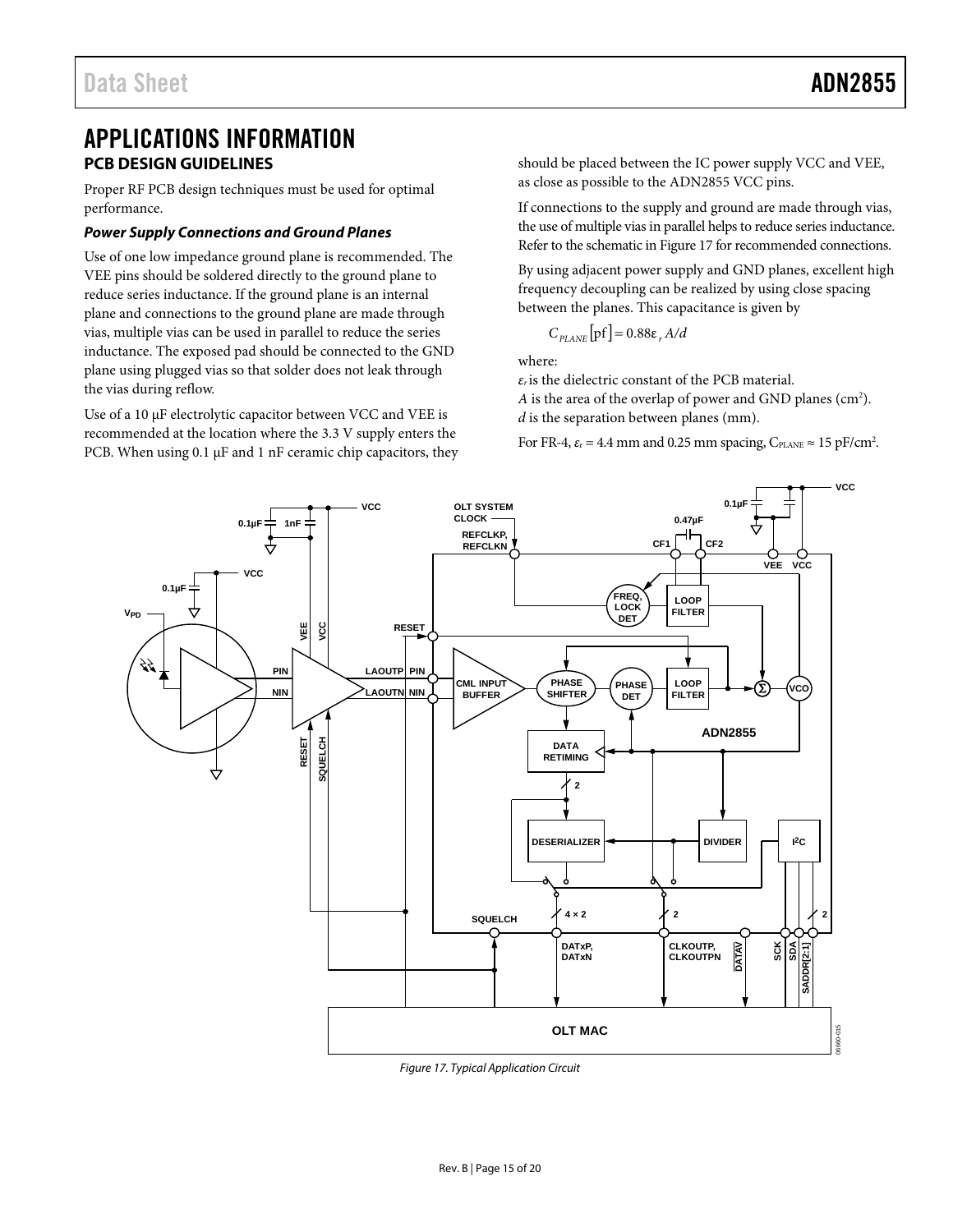### **Transmission Lines**

Use of 50  $\Omega$  transmission lines is required for all high frequency input and output signals to minimize reflections: PIN, NIN, CLKOUTP, CLKOUTN, DATxP, DATxN (also REFCLKP and REFCLKN if a high frequency reference clock is used, such as 155.52 MHz). It is also necessary for the PIN/NIN input traces to be matched in length, and the CLKOUTP/CLKOUTN and DATxP/DATxN output traces to be matched in length to avoid skew between the differential traces. All high speed LVDS outputs, CLKOUTP/CLKOUTN and DATxP/DATxN, require a 100 Ω differential termination at the differential input to the device being driven by the ADN2855 outputs.

The high speed inputs, PIN and NIN, are internally terminated with 50  $\Omega$  to an internal reference voltage.

As with any high speed mixed-signal design, take care to keep all high speed digital traces away from sensitive analog nodes.

### **Soldering Guidelines for Chip Scale Package**

The lands on the 32-lead LFCSP are rectangular. The PCB pad for these should be 0.1 mm longer than the package land length and 0.05 mm wider than the package land width. The land should be centered on the pad to ensure that the solder joint size is maximized. The [bottom of the chip scale pack](http://www.analog.com/CP-32-3)age has a central exposed pad. The pad on the PCB should be at least as large as this exposed pad. The user must connect the exposed pad to VEE (GND) using plugged vias so that solder does not leak through the vias during reflow. This ensures a solid connection from the exposed pad to VEE.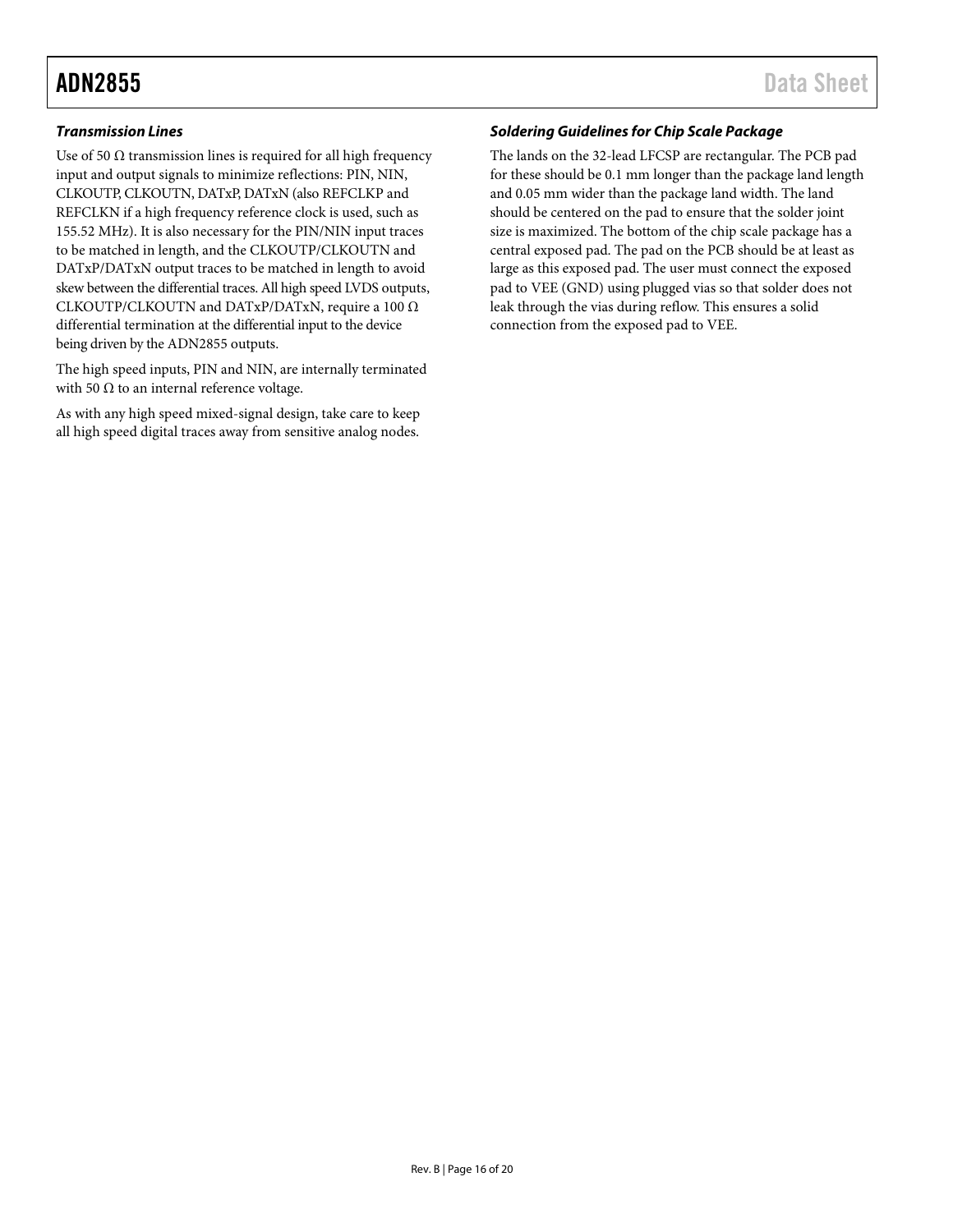# <span id="page-16-0"></span>OUTLINE DIMENSIONS



### <span id="page-16-1"></span>**ORDERING GUIDE**

| $\mathsf{Model}^1$ | <b>Temperature Range</b>           | <b>Package Description</b>                    | <b>Package Option</b> |
|--------------------|------------------------------------|-----------------------------------------------|-----------------------|
| ADN2855ACPZ        | −40℃ to +85℃                       | 32-Lead Lead Frame Chip Scale Package [LFCSP] | CP-32-20              |
| ADN2855ACPZ-R7     | $-40^{\circ}$ C to $+85^{\circ}$ C | 32-Lead Lead Frame Chip Scale Package [LFCSP] | $CP-32-20$            |
| ADN2855-EVALZ      |                                    | <b>Evaluation Board</b>                       |                       |

 $1 Z =$  RoHS Compliant Part.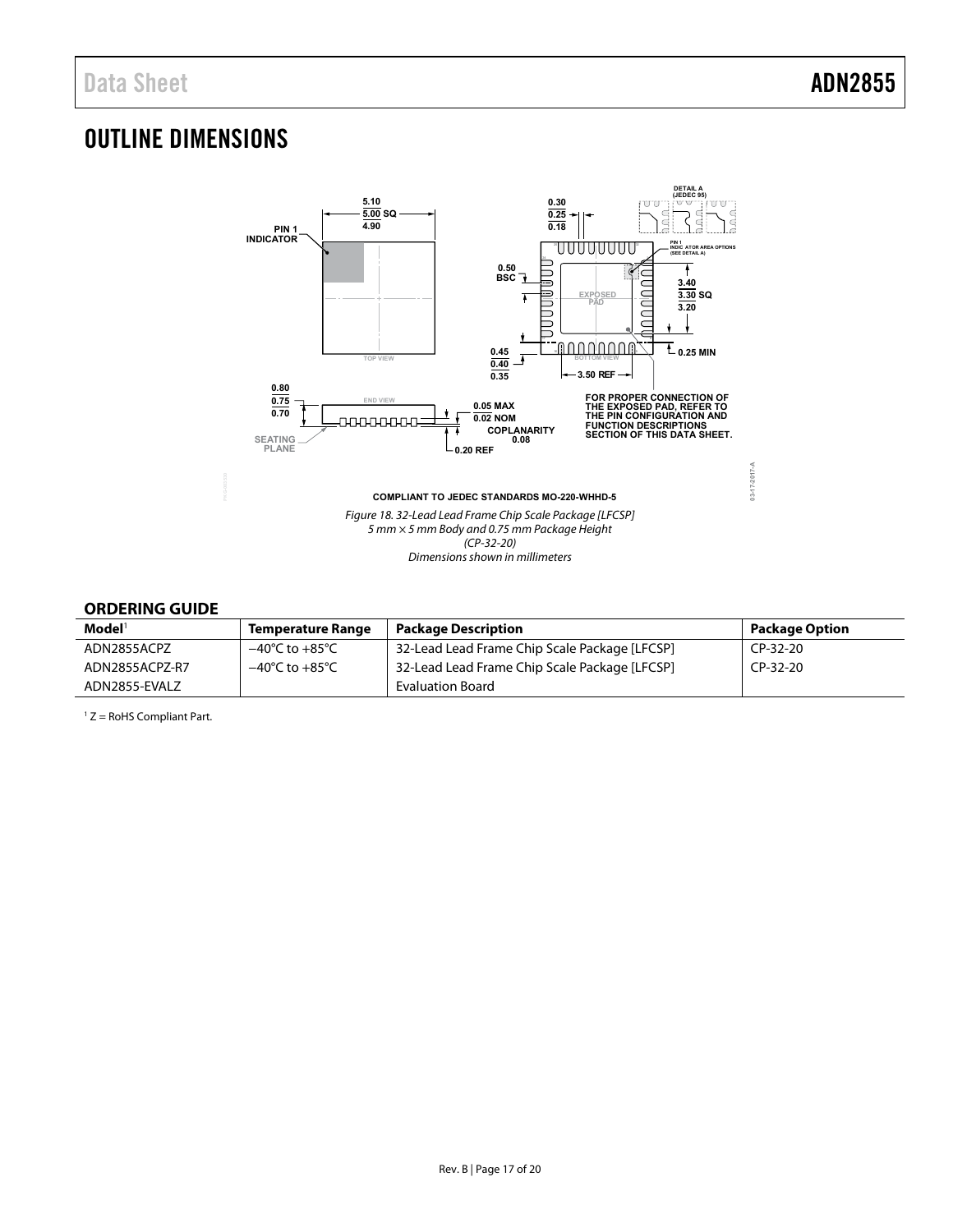# **NOTES**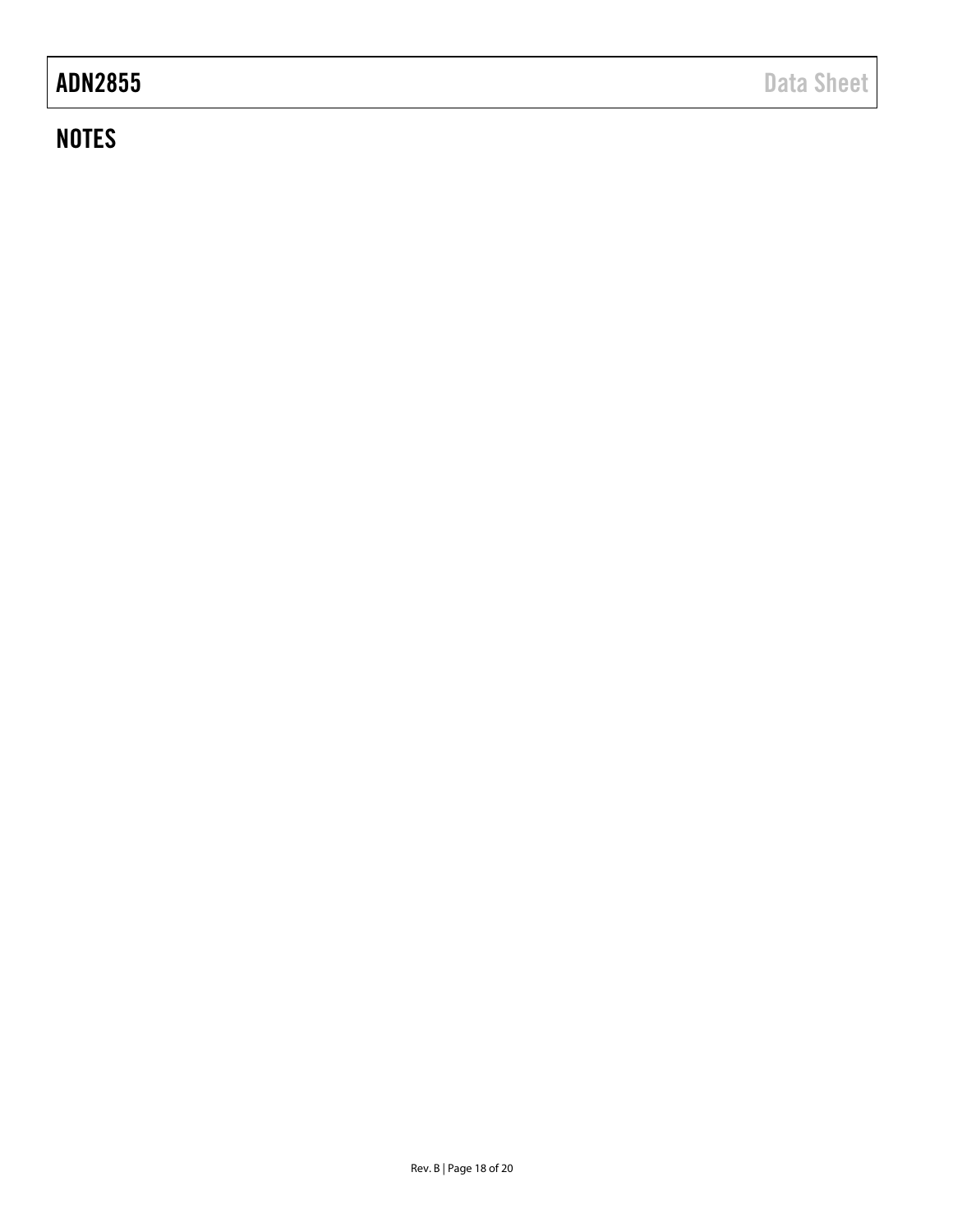# **NOTES**